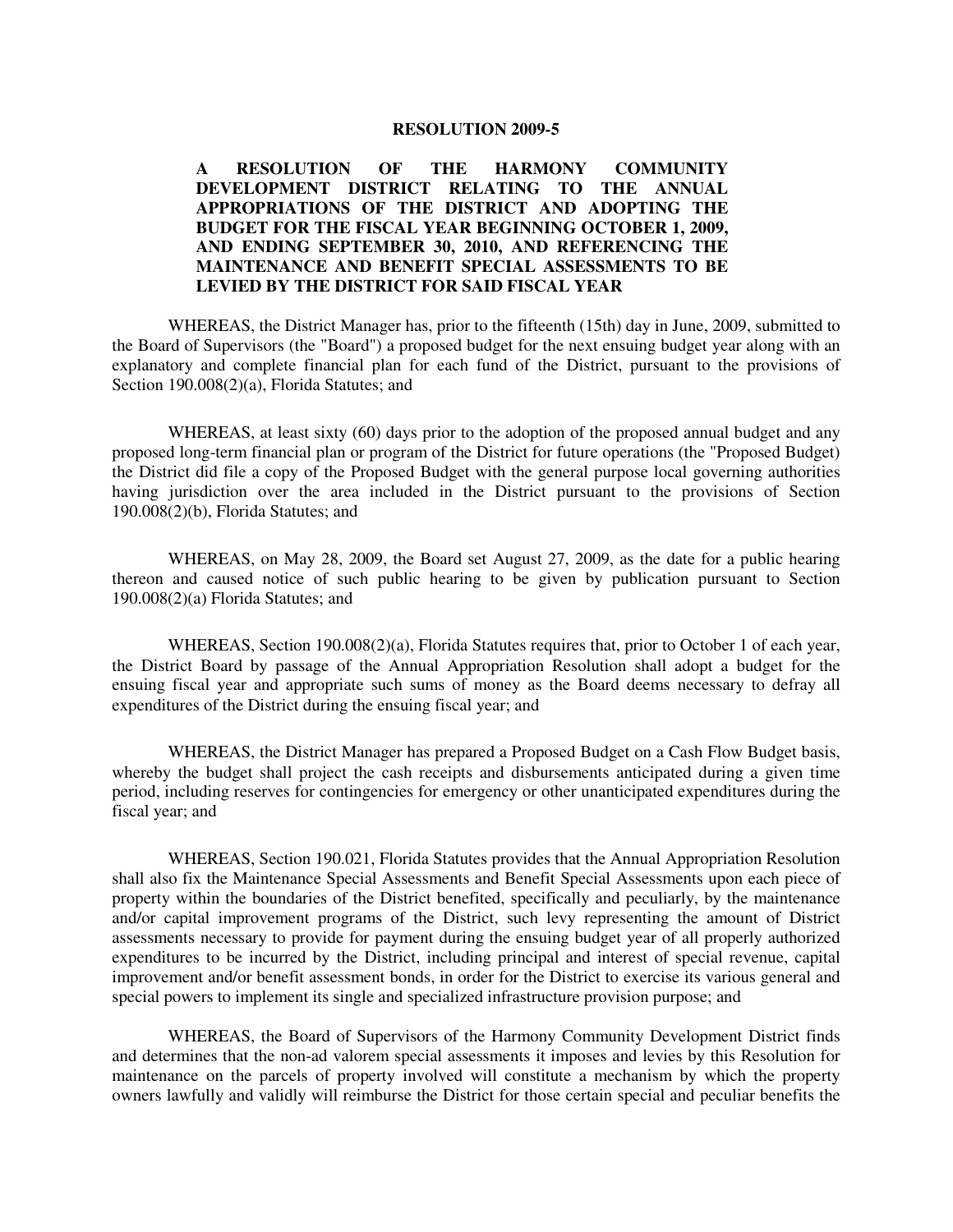District has determined are received by, and flow to, the parcels of property from the systems, facilities and services being provided, and that the special and peculiar benefits are apportioned in a manner that is fair and reasonable in accordance with applicable assessment methodology and related case law; and

 WHEREAS, the Chair of the Board of Supervisors may designate the District Manager or other person to certify the non-ad valorem assessment roll to the Tax Collector in and for Osceola County political subdivision on compatible electronic medium tied to the property identification number no later than 15 September 2009 so that the Tax Collector may merge that roll with others into the collection roll from which the November tax notice is to be printed and mailed; and

 WHEREAS, the proceeds from the collections of these imposed and levied non-ad valorem assessments shall be paid to the Harmony Community Development District; and

 WHEREAS, the Tax Collector, under the direct supervision of the Florida Department of Revenue performs the state work in preparing, mailing out, collecting and enforcing against delinquency the non-ad valorem assessments of the District using the Uniform Collection Methodology for non-ad valorem assessments; and

 WHEREAS, if the Property Appraiser and the Tax Collector have adopted a different technological procedure for certifying and merging the rolls, then that procedure must be worked out and negotiated with Board approval through the auspices of the District Manager before there are any deviations from the provisions of Section 197.3632, Fla. Stat., and Rule 12D-18, Florida Administrative Code.

# **NOW, THEREFORE, BE IT RESOLVED BY THE BOARD OF SUPERVISORS OF HARMONY COMMUNITY DEVELOPMENT DISTRICT;**

**Section 1.** The provisions of the whereas clauses are true and correct and are incorporated herein as dispositive.

#### **Section 2. Budget**

- a. That the Board of Supervisors has reviewed the District Manager's Proposed Budget, a copy of which is on file with the office of the District Treasurer and the office of the Recording Secretary, and is hereby attached to this resolution, and hereby approves certain amendments thereto, as shown in Section 2 below.
- b. That the District Manager's Proposed Budget, as amended by the Board, is adopted hereby in accordance with the provisions of Section 190.008(2)(a), Florida Statutes and incorporated herein by reference; provided, however, that the comparative figures contained in the adopted budget may be revised subsequently as deemed necessary by the District Manager to reflect actual revenues and expenditures for the Fiscal Year 2009 and/or revised projections for Fiscal Year 2010.
- c. That the adopted budget, as amended, shall be maintained in the office of the District Treasurer and the District Recording Secretary and identified as "The Budget for the Harmony Community Development District for the Fiscal Year Ending September 30, 2010, as Adopted by the Board of Supervisors on August 27, 2009.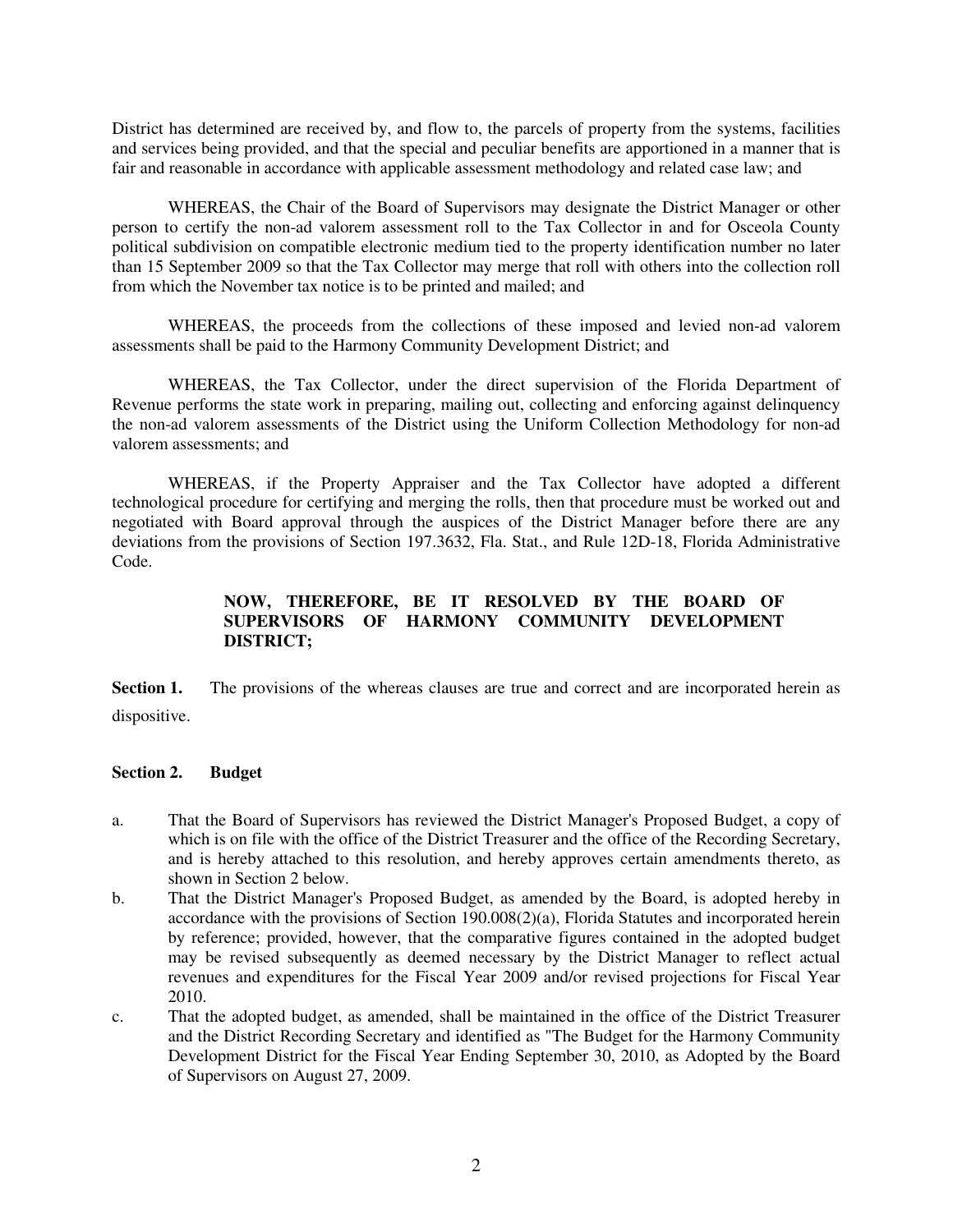### **Section 3. Appropriations**

 That there be, and hereby is appropriated out of the revenues of the Harmony Community Development District, for the Fiscal Year beginning October 1, 2009, and ending September 30, 2010 the sum of Four Million, One Hundred and Fifty-Two Thousand, Nine-Hundred, Ninety-Seven Dollars \$4,152,997 to be raised by the applicable imposition and levy by the Board of applicable non-ad valorem special assessments and otherwise, which sum is deemed by the Board of Supervisors to be necessary to defray all expenditures of the District during said budget year, to be divided and appropriated in the following fashion:

| TOTAL GENERAL FUND | \$1,471,924 |
|--------------------|-------------|
| DEBT SERVICE FUND  | \$2,681,073 |
|                    |             |
| Total All Funds    | \$4,152,997 |

## **Section 4. Supplemental Appropriations**

 The Board may authorize by resolution supplemental appropriations or revenue changes for any lawful purpose from funds on hand or estimated to be received within the fiscal year as follows:

- a. Board may authorize a transfer of the unexpended balance or portion thereof of any appropriation item.
- b. Board may authorize an appropriation from the unappropriated balance of any fund.
- c. Board may increase any revenue or income budget account to reflect receipt of any additional unbudgeted monies and make the corresponding change to appropriations or the unappropriated balance.

 The District Manager and Treasurer shall have the power within a given fund to authorize the transfer of any unexpended balance of any appropriation item or any portion thereof, provided such transfers do not exceed Ten Thousand (\$10,000) Dollars or have the effect of causing more than 10% of the total appropriation of a given program or project to be transferred previously approved transfers included. Such transfer shall not have the effect of causing a more than \$10,000 or 10% increase, previously approved transfers included, to the original budget appropriation for the receiving program. Transfers within a program or project may be approved by the applicable department director and the District Manager or Treasurer. The District Manager or Treasurer must establish administrative procedures, which require information on the request forms proving that such transfer requests comply with this section.

## **Section 5. Maintenance Special Assessment Levy: Fixed and Referenced and to be Levied by the Board**

a. That the Fiscal Year 2010 Maintenance Special Assessment Levy (the "assessment levy") for the assessment upon all the property within the boundaries of the District based upon the special and peculiar benefit received and further based upon reasonable and fair apportionment of the special benefit, shall be in accordance with the attached Exhibit A, which levy represents the amount of